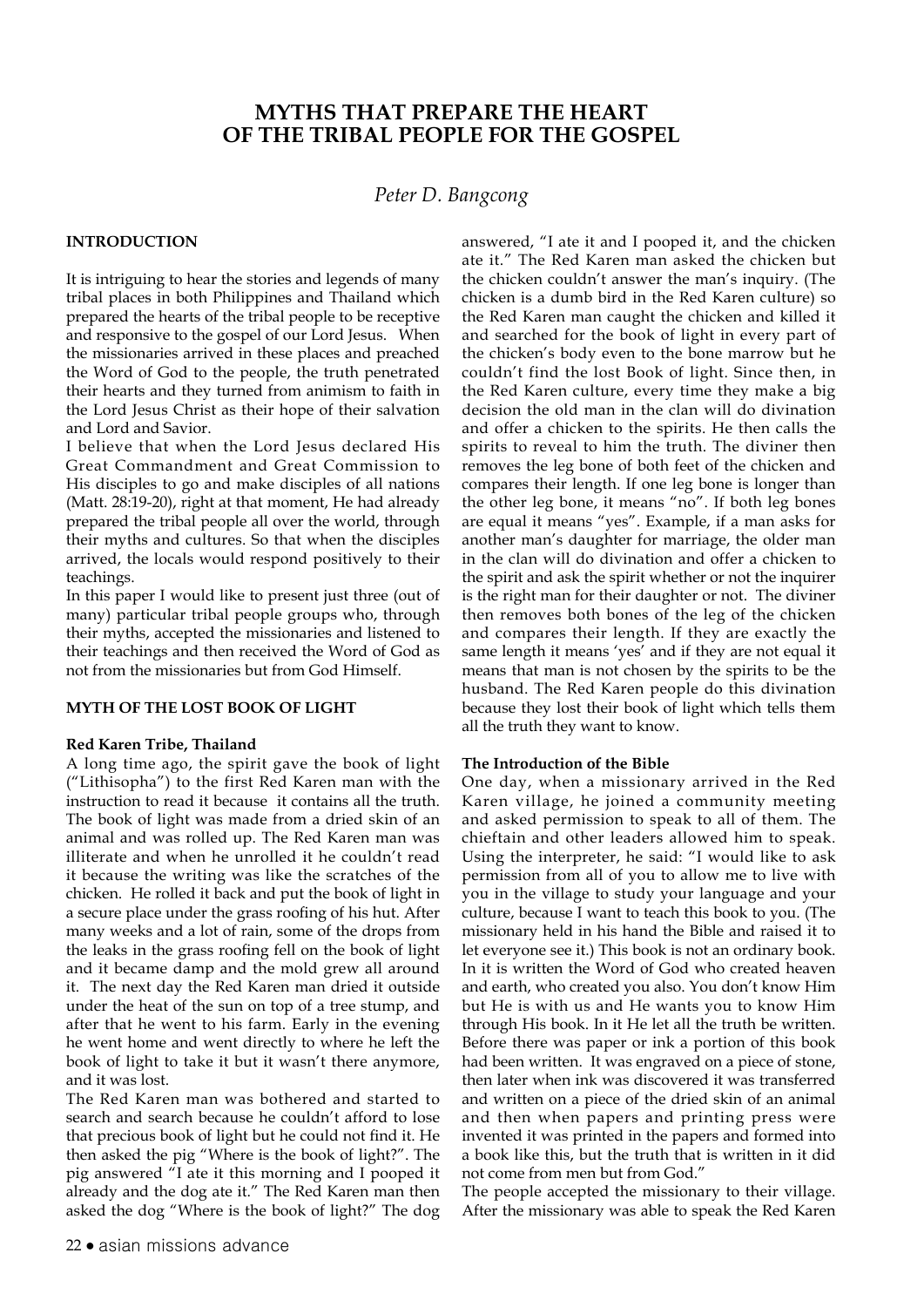language, he started to teach the Bible to the Red Karen people, the first group who listened being the elderly people. The missionary was surprised that these old people were willing to listen to the teaching of the Word of God because in their culture, the older they become, no one can talk to them about God because they believe that they are gods already and when they die their living children will worship them. The elderly people then told the missionary the myth of the lost book of light. When the elderly people heard the strange missionary speak about the Bible at that community meeting, the elderly people remembered the myth of the lost book of light, and they concluded that the missionary had carried the exact copy of their lost book of light. The missionary taught them the Bible chronologically; from Genesis to the ascension of Christ when the church was established. Indeed the Lord prepared the hearts of the Red Karen people through their myth of the lost book of light so that in due time His church was established among the Red Karen tribe.

#### **MYTH OF THE BIBLE IN ILONGOT TRIBE**

#### **Nueva Ecija, Philippines**

The Ilongot people live in the Sierra Madre Mountain 1,915 meters above sea level located in the Northeastern part of the Philippines. Their population (during 1990 survey) was 50,017 people but this number did not increase because of their headhunting practices where they killed each other. Every summer when certain grass pollen is dried and is borne in the air and invisibly enters into their nostrils and makes them sneeze, it is the sign, for the Ilongot tribe, that the spirits want them to go headhunting. When the flowers of the fire tree are blooming that is the right time for them to do their head hunting activities. When they are sneezing and they do not go on a headhunting trip, the spirits will be angry with them and then give them sicknesses and plagues in their village and the people will die, especially the children. Their favorite victims are the lowlanders, and if there are no lowlanders they will go to the village of their fellow Ilongot who have been in dispute with them before. Prior to their headhunting trip, they will do a ritual. They offer a pig and call the spirits to possess them and help them be successful in their headhunting trip. They perform the warrior's dance and after the ritual they go to headhunting trip. These headhunters will sit at the trailside or at the roadside waiting for their victims. They are armed with Second World War guns (taken from the Japanese soldiers who were their victims) and big machetes used to chop the heads off their victims. They will shoot their victim and chop the head off and cut some parts of the body of the victim and bring them home and give the parts of their victim to their sons to practice cutting the human flesh so that when they grow into men they will not be afraid to cut their human victim. The more heads they chop the more prestige and respect they get

from their fellow Ilongots. Head hunting is a noble practice in that culture. A man who never experiences killing somebody and slicing the head off the victim is considered as weak and the Ilongot people don't give their daughters to him in marriage because he is weak and can't support his family.

One day, a lowlander was killed and beheaded, and his legs and arms were cut and taken leaving only the victim's body. The relatives of the victim reported the incident to the police. The policemen were not willing to do the arresting of the suspects who were the Ilongot men so they turned it over to the military. It did not take long for the military, who had a mapping operation in one of the Ilongot villages near the location where the incident of the decapitated lowlander happened, to arrest all the suspects. Two New Tribes Mission missionaries, (Florentino Santos and Marvin Graves) asked permission of the commanding officer of that operation if they could go with them also. They had a real burden from the Lord in their heart to start a pioneering church among the Ilongot tribes and to go with the military was a good opportunity for them to meet the people of that tribe.

The Ilongot people are wily and have a good espionage system. They were able to know the presence of the military before they arrived in their village. The Ilongot men camouflaged themselves and hid, encircled around the village, with their machetes and guns ready to engage the military. They left in their village only the old people, the women, and their children. When the military arrived at the (Kapitaen) village the men were not in the village, and the commander in charge of the operation was furious because they could not arrest their suspects. They stayed overnight in that village waiting for the men to come home but they did not.

Early the next morning the commander of that operation informed the two missionaries that when he fired a signal shot they should drop to the ground because the military would massacre all the children, the older people and the women who were in the village. The commander believed that this would be an example to the Ilongot and would stop them going headhunting again. The two missionaries pleaded with the commander not to do their plan because it wouldn't change the headhunting culture, as only the Gospel could change the hearts of the Ilongot people. The commander was persuaded and left the two missionaries in the village. As soon as the military left, the Ilongot men came out from the bush where they were hiding with camouflage and guns. They had been watching and observing the movement of the soldiers and were ready to shoot the military. The fierce looking head hunters surrounded the two missionaries ready to kill them.

One of the missionaries had his black covered Bible tucked under his armpit, Tanitan, one of those headhunter chiefs, who was a professional champion in head hunting and had chopped off the heads of more than 10 people, and was highly respected by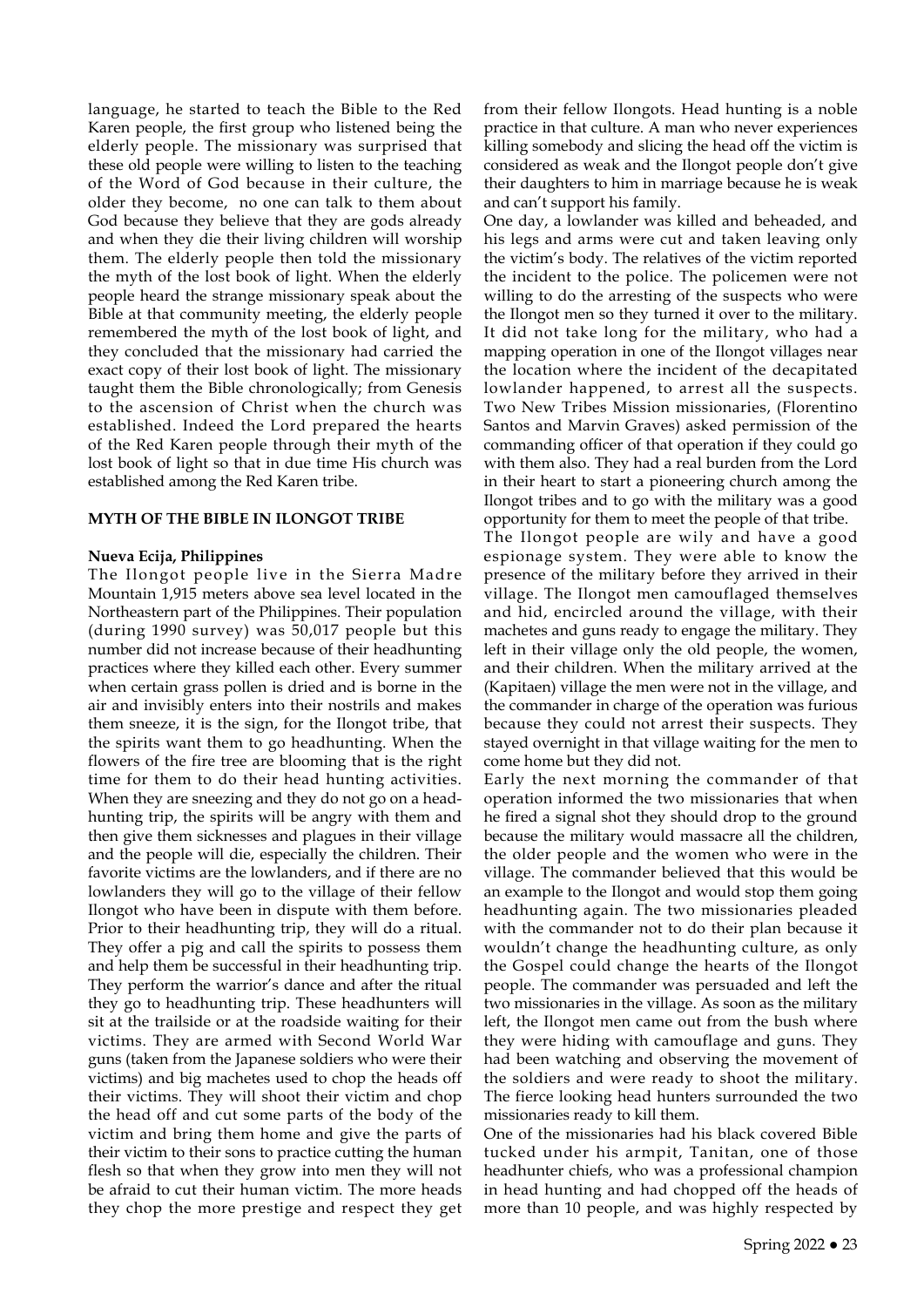the Ilongot, remembered his dream many months before. He saw in his dream that a man who wore pants and clothes (not a G-string like them) and had a black book tucked under his armpit came to their village and taught the people the truth and according to his dream the Ilongot people had to listen to the man. Tanitan concluded that this missionary was the man in the dream. He announced to all that these two outsiders were to be respected. No one could touch them. Tanitan explained to the people about his dream. With this announcement the younger men who were eager to add to their victim count were disappointed. but they did not touch the missionaries. Tanitan allowed the missionaries to stay in his house and provided them food and helped the missionaries to learn their language and culture. And finally Tanitan became the first believer of the Lord Jesus. He became an active helper of the missionaries preaching the gospel in every village. Sometimes he walked many days from one village to another. Many Ilongot people became Bible believing Christians and now (2015) there are 40 Ilongot churches located in many places in the Sierra Madre Mountain. The headhunting activities are no longer practiced. Those former headhunters became elders of their churches, and evangelists to their fellow Ilongots and to the lowlanders. They witnessed and told of the goodness of God in their lives. The people in the low land were all surprised that these former head hunters whom they feared are now preachers of the Bible.

 In the year 2013, Florentino Santos, one of the two missionaries who pioneered the gospel in Ilongot died. He translated the old and new testament of the Ilongot language Bible. He also translated many gospel songs and much Christian literature for the church. Marvin Graves is still alive and still active in New Tribes Mission ministry. In 2011, I was invited to speak during their Ilongot believers' annual conference, and I met the elders of the churches who were formerly professional headhunters. I listened to their testimonies and they said: "Before I was not afraid to kill but I was afraid to die. But now I am with Christ, I am not afraid to die but I am afraid to kill."

Indeed God is gracious. God, through myth, prepared the facilitation of the gospel to the Ilongot people. Praised be His name.

#### **SUBANEN TRIBE MYTH ABOUT THE BIBLE**

#### **Zamboanga, Philippines**

According to the Subanen belief, Bathala, the high God is the one who created all things in heaven and on earth, but after he finished his creation, he became indifferent and had no more concern and became unreachable to the people. But, before He left the world alone, he called a conference of all people groups. Visayan, Tagalog, Ilocano and other ethnic groups sent their representatives to this conference with Bathala. The Subanen tribe sent representatives to that conference and their representatives mingled

merrily with all other representatives without shyness or low self-image.

The conference with Bathala took a few days and at the end of the conference, Bathala handed to each representative a black covered book and instructed them to read it always because in this black book was written all the truth that would help them not to be ignorant about many things. Then Bathala told them to wait for the person who would come to their village and interpret for them the meanings of the contents of the black book.

At the end of the conference all representatives went back to their respective tribes. The Subanen representative went back to his tribe excitedly eager to report everything that happened at the conference with the Highest God (Bathala) but what most excited him was what Bathala had given them, the black book of wisdom that would help his people become intellectual. He brought the black book (the Word of Bathala) and tucked it under his armpit. On his way back to their tribe, he had a call of nature and needed to go to the toilet but no toilet was available so he needed to relieve himself in the bush. He put the black book in the middle of the two branches to keep it from falling to the ground while he relieved himself in the bushes. When he finished his toilet business, he went back to where he placed the black book, and to his discouragement the black book was not there anymore. It was gone! Then he heard a deer laughing. When he looked at it, he saw the black book was in the horns of the deer that looked like branches of the bush. The deer laughed to taunt the Subanen representative because the branches where he placed the black book of Bathala were the horns of the mature deer.

The deer run away with the black book in its horns, and the man could no longer find it. He went back to his village very discouraged. The leaders and the fellow Subanen blamed him for the loss of the black book. Since then, the Subanen people have had a very low image of themselves because they are ignorant and they do not have the source of wisdom, that black book from Bathala. Their only hope was the person who Bathala told them would come to interpret the black book.

In 1997 a missionary couple arrived and lived in their village to study their language and culture and promised to teach them the Bible when the couple were able to communicate with them in their heart language. The people were elated and encouraged to hear it and waited until the missionary taught them the Bible in the chronological way and they understood it. They found out that they were also part of the story of the black book from Bathala. The Subanen people believed the message and interpretation of the black book by the missionary. Churches have been planted and now the Subanen churches is bringing the good news to other villages through their local missionaries.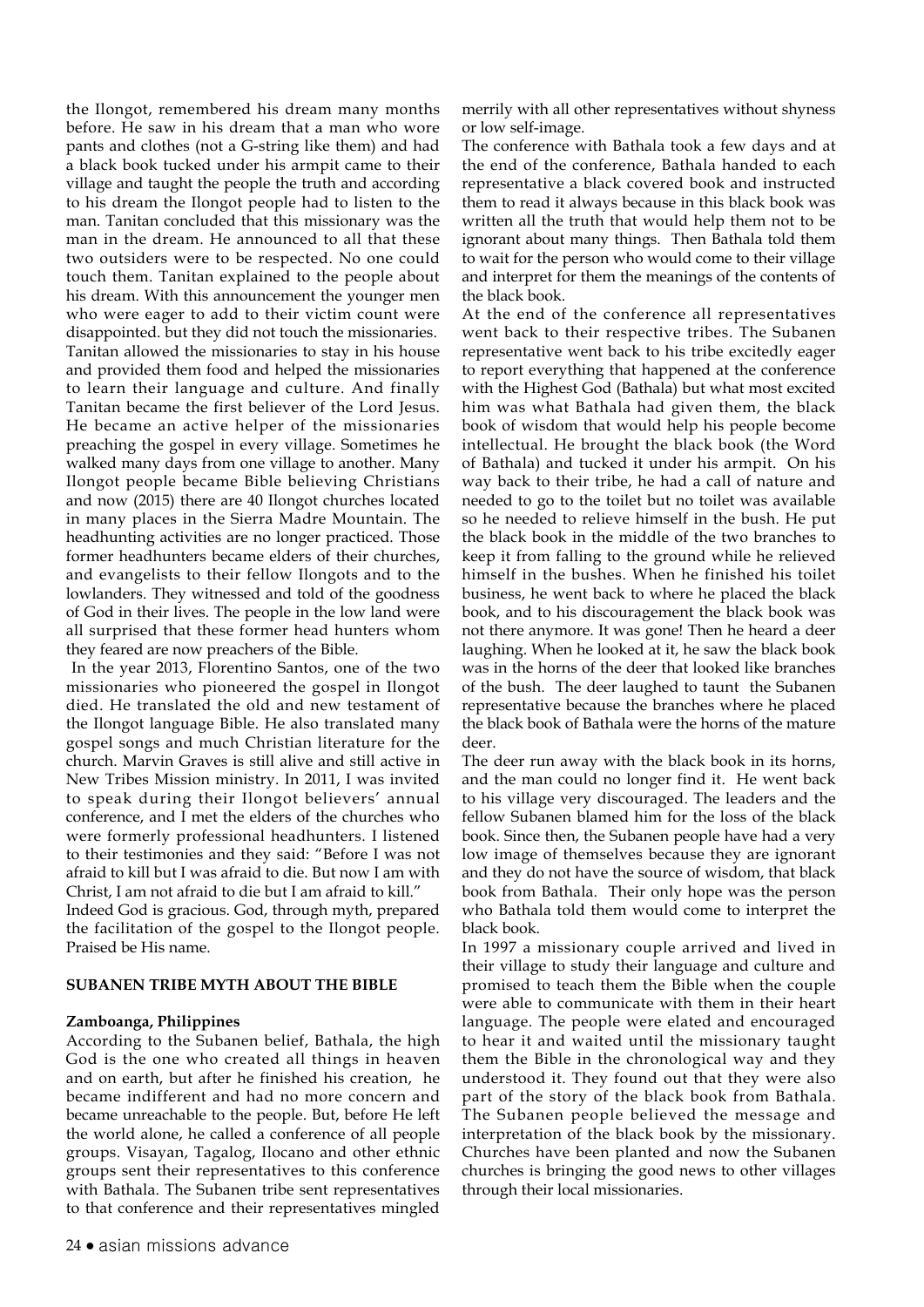#### **PALAWANO TRIBE "MYTH OF A WHITE MAN WITH THE BLACK BOOK"**

### **Palawan Island, Philippines**

Before the arrival of Missionaries to the Palawano Tribe, there was a myth that had been passed down throughout the tribe's generations. This myth states that there will be a white man with a black book, who will come to their tribe. The tribe is advised, by the myth, to listen to that man because he will teach the truth from the black book. In 1954 the first missionary, Fred Sanstrom along with his wife, arrived and lived with the Palawano people in Tabon, Quezon, Palawan. The Palawano people were impressed by the way these missionaries showed them real love. The missionaries would share with others, their last supply of food. They would even give up their blankets even though they suffered in the cold weather. One day, as Sanstrom was reading from his Bible, that happened to have a black cover, the Palawano people saw him and remembered the myth about this black book. The elders of the tribe believed that this missionary, Sanstrom, would be the one from their traditional myth: of a white man with the black book.

It is crucial for pioneering missionaries to be careful of what they teach initially. Despite the fact that God has prepared the target people's hearts to listen to His word, the urgency to quickly tell the Gospel can cause misunderstandings between them and the missionaries.

The missionary, despite his limited capability in speaking the Palawano language and his limited knowledge of the culture, started preaching the Gospel. Like any other evangelist, he told them directly about the death of the Lord Jesus on the cross. He then invited the Palawano people who wanted to receive the Lord Jesus to raise their hands and be baptized. All the people from that village and some other villages raised their hands and obeyed God through water baptism.

There were hundreds of men and women baptized by Sanstrom. The people obeyed and followed his instructions. They stopped chewing beetle nut, they stopped smoking, they started going to church religiously, etcetera. Sixty-five churches were established in that area during the era when Fred Sanstrom was the missionary.

After Sanstrom left, a new batch of missionaries arrived. They discovered that the so-called "believers" of the tribe had not understood the Gospel correctly, but instead, were just following what the "white man with the black book" instructed them to do. In their misunderstanding, the Palawano elders told the children to avoid the river, downstream from where they were baptized, because it was where their sins washed away. When asked about their assurance of salvation, they answered with the facts that they had stopped smoking and chewing beetle nuts. They also responded that they faithfully went to church and gave few centavos to the offering box every week; thus they were assured of their salvation. Now, these sixtyfive churches are weak spiritually. The new batches of missionaries are in the process of re-teaching the believers a right doctrine. It is hard to do so, because the first believers, from Sanstrom's era, always refer to what they understood from the teaching of the "white man with the black book".

The inaccuracy of the Palawano Tribe's doctrine stems not from incorrect teaching by Fred Sanstrom, but from miscommunication and a lack of foundational teaching. The miscommunication resulted from Sanstrom's minimal knowledge of the language and culture. There was also no foundational teaching presented, that was about Christ, from the Old Testament. The Palawano misunderstood Sanstrom's teachings, and instead of receiving the Lord Jesus as their Lord and Savior, they received the "white man with the black book" and obeyed faithfully what he told them to do. It is crucial for pioneering missionaries to be careful of what they teach initially. Despite the fact that God has prepared the target people's hearts to listen to His word, the urgency to quickly tell the Gospel can cause misunderstandings between them and the missionaries. Although the people are ready to listen, if they perceive an inaccurate doctrine about the Gospel and believe that version, their belief will still be in vain.

#### **CONCLUSION**

One of the many authenticated miracles is the changed life of people after they encountered the Gospel of the Lord Jesus. Wild Head hunters became tamed and their lives have been marked with love; low image Subanen people have now become bold in preaching the Gospel to many people. Their perspective of themselves has been changed and they see themselves the way the Lord Jesus sees them. Red Karen people who were restless in searching for the lost book of light are now finding peace in Christ and have stopped worshipping the spirits.

No powers in this world can change the heart of these people; not education, military operation, or any system of government. Only the power of the Gospel of the Lord Jesus that was brought by the faithful servants of God who endured hardship risking their lives in going to the heart of the extreme dangers, can do this. As they obeyed the guidance of the Holy Spirit they experienced the power of God working in the midst of darkness and they realized that God had been working in the tribal people way back even before they arrived; preparing the hearts of the people